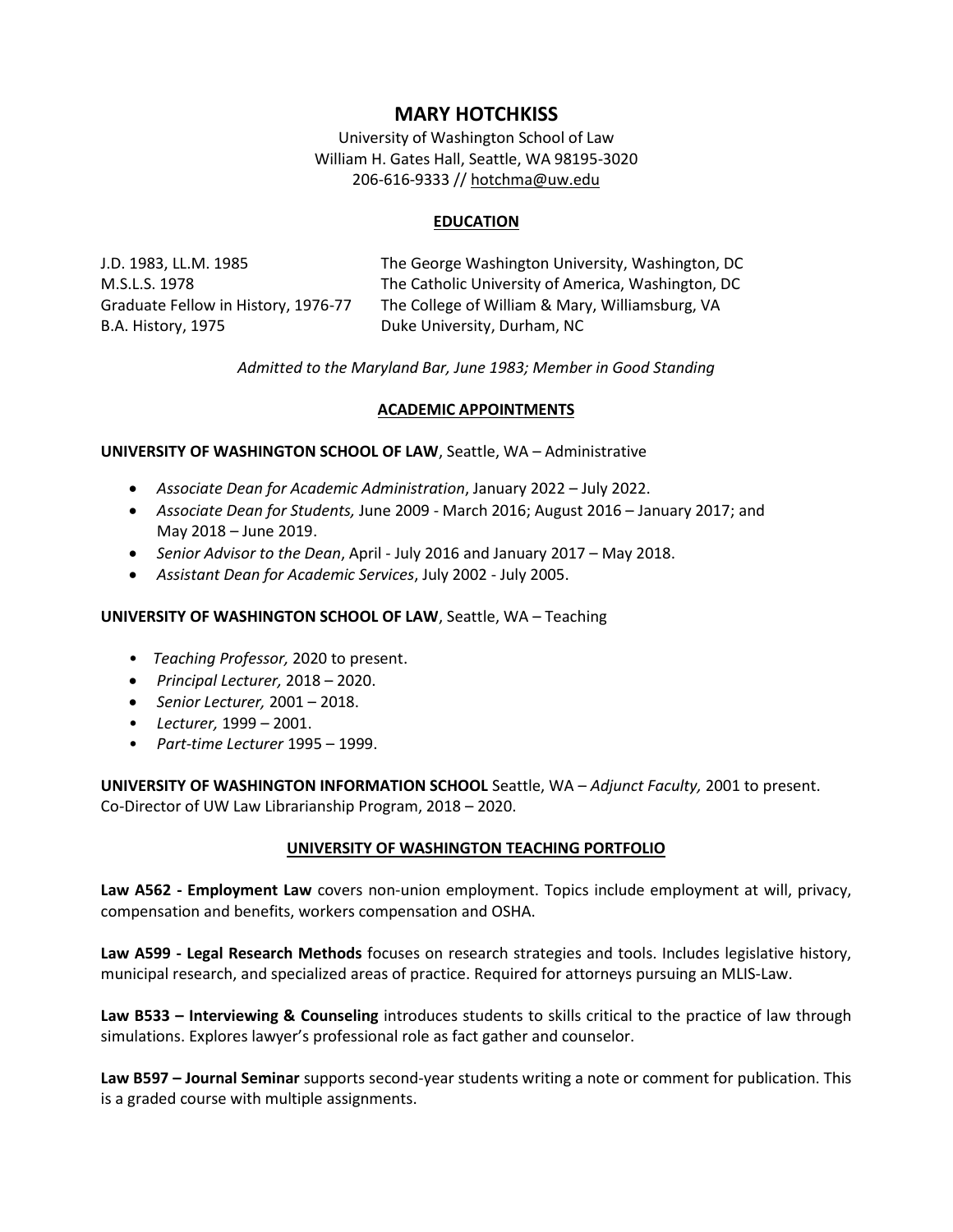**Law B598 – MPT Prep Workshop** helps students analyze and predict the likely outcome in simulated client scenarios and produce professional documents in a high-stakes test environment.

**Law E579 - International and Foreign Law Research** focuses on specialized practice tools. Topics include foreign law, treaty research, human rights, and transnational litigation.

**LIS 550 & INFO 450 – Information Ethics and Policy** provides a framework for analyzing social, legal and ethical issues related to intellectual freedom, privacy, copyright, licensing, security, big data and technology.

### **PROFESSIONAL EXPERIENCE**

- **U.S. COURTS LIBRARY, U.S. COURT OF APPEALS FOR THE NINTH CIRCUIT.** Seattle, WA - March 1992 to November 1999. *Assistant Librarian*.
- **MARIAN GOULD GALLAGHER LAW LIBRARY, UNIVERSITY OF WASHINGTON,** Seattle, WA - *Assistant Librarian for Public Services,* November 1989 to July 1991. Contract Employee and Editor*,* CURRENT INDEX TO LEGAL PERIODICALS, June 1991 to December 1998.
- **WHITE HOUSE LAW LIBRARY, EXECUTIVE OFFICE OF THE PRESIDENT,** Washington, DC - August 1986 to October 1989. *Law Librarian*.
- **JACOB BURNS LAW LIBRARY, THE GEORGE WASHINGTON UNIVERSITY,** Washington, DC - February 1982 to August 1986. *Reference & Collections Management Librarian.*
- **ROSS, MARSH & FOSTER,** Bethesda, MD June 1978 to May 1985. *Research Attorney* (June 1983 May 1985); *Law Clerk and Summer Associate* (June 1978 - May 1983).

### **HONORS AND AWARDS**

**University of Washington School of Law,** Dean's Medal for Excellence, 2016. **University of Washington Foundation,** Benefactor Recognition, 2015. **University of Washington School of Law,** Faculty Service Award, 2012. **Public Interest Law Association,** Hall of Fame, 2012. **University of Washington School of Law,** SBA Award for Service, 2010. **American Association of Law Libraries,** Presidential Certificate of Merit, 2002. **U.S. Court of Appeals, Ninth Circuit,** Circuit Librarian's Service Award, 1997. **Law Librarians of Puget Sound,** President's Award, 1993. **Office of Administration, Executive Office of the President,** Director's Service Award, 1987 and 1988.

# **PUBLICATIONS**

### **BOOKS**

Julie A. Cho-Heintz, Thomas D. Cobb, and Mary A. Hotchkiss, WASHINGTON LEGAL RESEARCH*,* 2d ed. (Carolina Academic Press, 2009).

Editor, BEST OF PERSPECTIVES: TEACHING LEGAL RESEARCH AND WRITING (Volumes 1-9) (West Group, 2001). [An anthology of articles from the first nine years of *PERSPECTIVES*.]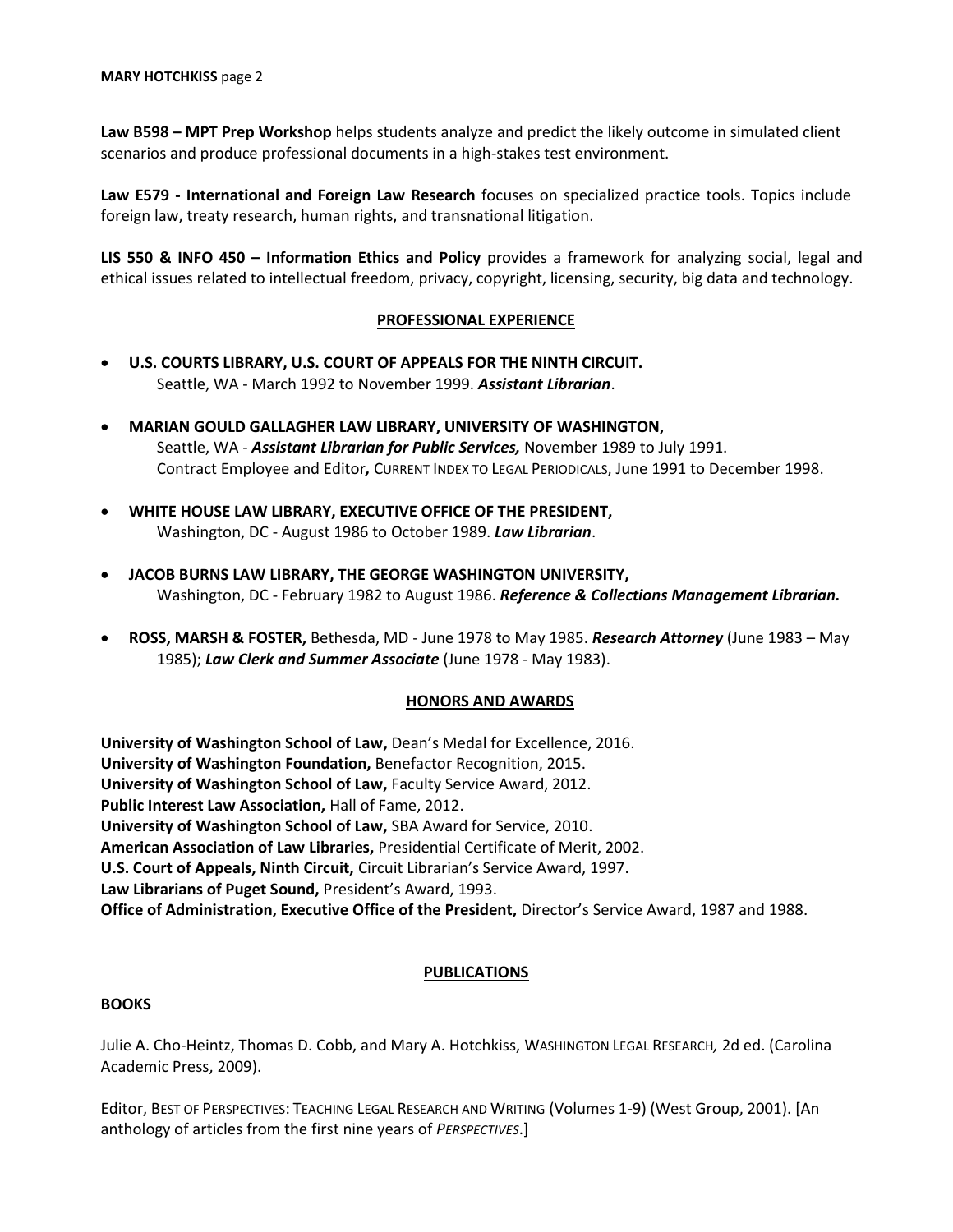#### **MARY HOTCHKISS** page 3

### **BOOK CHAPTERS**

Mary A. Hotchkiss, "Communicating Research Results Through Writing," in Steven M. Barkan, Barbara Bintliff & Mary Whisner, LEGAL RESEARCH ILLUSTRATED 27-38 (10th ed. 2015).

Mary A. Hotchkiss, "Communicating Research Results Through Writing," in Steven M. Barkan, Barbara Bintliff & Mary Whisner, FUNDAMENTALS OF LEGAL RESEARCH 27-38 (10th ed. 2015).

Mary A. Hotchkiss, "Federal Tax Research," in Penny A. Hazelton, ed., SPECIALIZED LEGAL RESEARCH (Supp. 2014; Revised 2011; Revised 2008).

Mary A. Hotchkiss & Mary Whisner, "Communicating Research Results Through Writing," in Steven M. Barkan, Roy M. Mersky & Donald J. Dunn, FUNDAMENTALS OF LEGAL RESEARCH 21-31 (9th ed. 2009).

### **ARTICLES**

*Centers for Teaching Effectiveness: A Guide,* 17 PERSPECTIVES: TEACHING LEGAL RES. & WRITING 179 (2009).

Efthimis N. Efthimiadas and Mary A. Hotchkiss, *Legal Discovery: Does Domain Expertise Matter?* TREC LEGAL TRACK PROCEEDINGS, National Institute of Standards & Technology (2007).

*Law for the Non-JD*, AALL SPECTRUM**,** Dec. 2003, at 4, 5, 27.

*Toolbox for Teaching*, 93 LAW LIB. J. 405 (2001).

*The University of Washington Law Librarianship Program: 60 Years of Excellence*, 16 ALKI 19-20 (Dec. 2000).

*Managing Multiple Projects, or the Art of Juggling*, AALL SPECTRUM**,** September 1998 at 12.

*Juggling Three Bags: A Day in My Law Library Life*, 89 LAW LIB. J*.* 182 (1997).

#### **EDITORIAL WORK**

Editor-in-Chief, 2000-2012. PERSPECTIVES: TEACHING LEGAL RESEARCH AND WRITING (Thomson Reuters; formerly West Group). Full run available in PDF at [<west.thomson.com/journal/perspectives>](http://west.thomson.com/journal/perspectives).

*From the Editor: Many Perspectives Later,* 20 PERSPECTIVES: TEACHING LEGAL RES. & WRITING 149 (2012).

*Annual Index to* PERSPECTIVES: TEACHING LEGAL RESEARCH AND WRITING. Fall 2001 to Fall 2011.

*From the Editor: A Fresh Perspective*, 9 PERSPECTIVES: TEACHING LEGAL RES. & WRITING 1-2 (2000).

Editor*,* CURRENT INDEX TO LEGAL PERIODICALS, June 1991 to December 1998.

### **CONTINUING LEGAL EDUCATION PUBLICATIONS**

*LAW FOR THE NON-JD* (2003) (materials for AALL Workshop, Seattle, WA). Chapters by Mary Hotchkiss: "Overview of the American Legal System"; "Property Law"; and "Business Law: Corporations & Securities."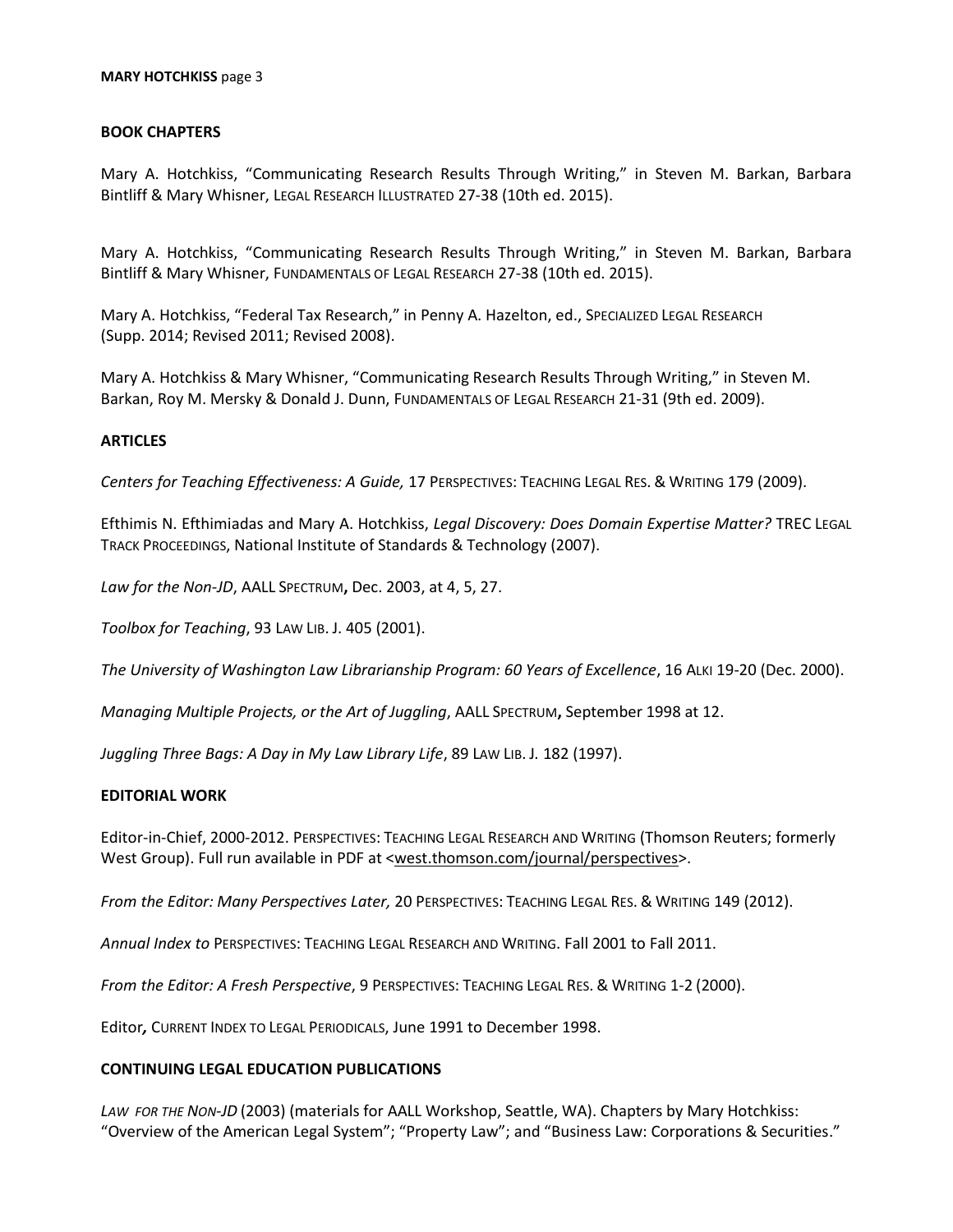#### **MARY HOTCHKISS** page 4

*LAW FOR THE NON-JD* (2001) (materials for AALL Workshop, Minneapolis, MN). Chapters by Mary Hotchkiss: "Overview of the American Legal System"; "Property"; and "Business Organizations."

Mary A. Hotchkiss and Nancy M. McMurrer, FEE-BASED ELECTRONIC RESOURCES: THE FUTURE OF LEGAL RESEARCH. University of Washington School of Law, Washington Law School Foundation, 2000.

LEGAL RESEARCH SERIES: EFFECTIVE WEB-BASED STATE AND FEDERAL TAX RESEARCH. University of Washington School of Law, Washington Law School Foundation, 1999.

### **INVITED PRESENTATIONS & SPEAKING ENGAGEMENTS**

**Speech Codes: Free Speech for Me But Not for Thee**, UW Information School, Seattle WA – May 10, 2022.

**Paths to Success: Recruiting the Next Generation of Law Librarians**, Panelist, American Association of Law Libraries Annual Meeting, New Orleans LA – July 22, 2020 (Conference moved online due to COVID-19).

**Free Expression & the First Amendment,** UW Information School (IMT 550, online) – May 14, 2020.

**Citation Workshop: Foreign and International Materials**, UW School of Law, Seattle, WA – January 10, 2020.

**Work Visas and International Employment Issues,** UW School of Law, Seattle, WA – March 12, 2019.

**Why Law School Matters,** University of Colorado Pre-Law Admissions Fair, Boulder, CO – October 22, 2018.

**Access to Justice in the University: Title IX & the Student Conduct Code,** William Dwyer Inn of Court, Seattle, WA – April 11, 2017.

**Public Records: Requests and Research,** UW Information School, Seattle, WA – October 27, 2016.

**Free Speech & Social Media**, Public Lecture, UW Information School, Seattle, WA – April 21, 2015.

**Legal Research Tutorial for Deans and Scholars from Afghanistan,** UW School of Law, Seattle, WA – June 19 to July 28, 2014.

**Legal Research Curriculum Review,** University of Notre Dame Law School, South Bend, IN – June 16-17, 2014.

**Freedom of Information as a Fundamental Human Right,** Presentation, UW Information School, Seattle, WA – May 9, 2013.

**Preparing for Washington's Move to the Uniform Bar Exam in July 2013**, UW School of Law, Seattle, WA – November 9, 2012.

**Academic Success: What to Expect in Graduate and Professional School**, UW Business School Institute, Seattle, WA – July 20, 2011.

**Social Media and its Impact on Employment Law,** William Dwyer Inn of Court, Seattle, WA – April 12, 2011.

**Navigating the World of Forensic Journals & Forensic Information,** American Academy of Forensic Sciences Annual Meeting, Seattle, WA – February 23, 2010.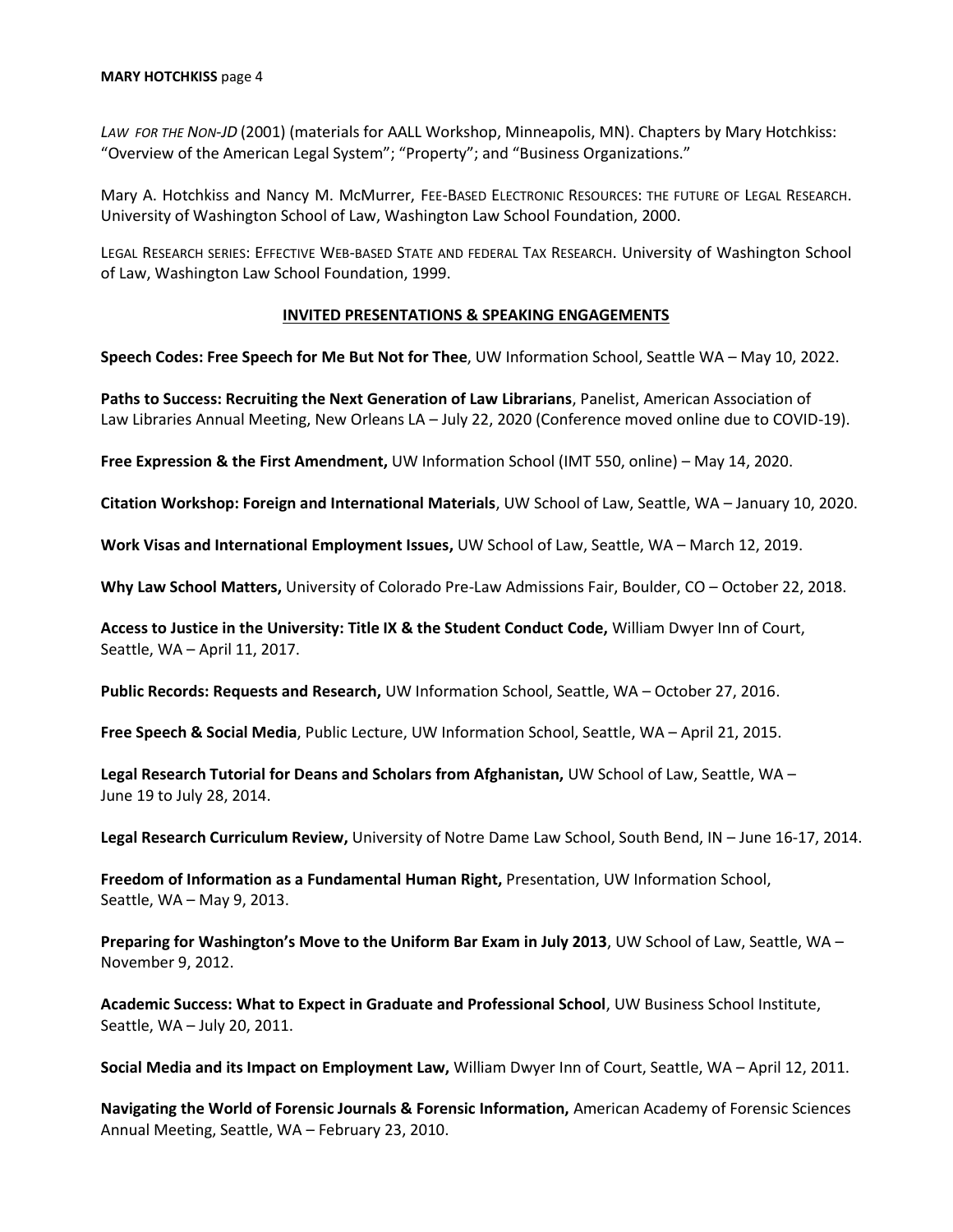**Strategies for a Successful Presidential Management Fellowship Application,** UW Center for Career Services, Seattle, WA – February 19, 2009.

**Workshop on Copyright and Licensing Issues,** The Evergreen State College, Olympia, WA – June 27, 2008.

**About Peter Nicolas,** Introduction at the Installation of Peter Nicolas as the Jeffrey & Susan Brotman Professor of Law, UW School of Law, Seattle, WA – May 8, 2008.

**Equal Opportunity and Diversity: The ABA Standard Under Fire,** Panelist, American Association of Law Libraries Annual Meeting, New Orleans, LA – July 15, 2007.

**Library 101: Basics of Intellectual Property,** The Gates Foundation, Seattle, WA – June 21, 2007.

**IP Workshop for Information Managers**, UW Executive MSIM Program, Seattle, WA – January 26, 2007.

**Turn That Music Down: A Conversation Across Generations,** Panel discussion on the Changing Workplace, Law Librarians of Puget Sound, Seattle WA – October 25, 2006.

**Blazing Trails for our Future: Strategies for Recruiting the Next Generation of Law Librarians,** Panelist, American Association of Law Libraries Annual Meeting, St. Louis, MO – July 10, 2006.

**Digitization Projects,** Law Librarians of Puget Sound Workshop, Seattle, WA – May 3, 2006.

**How to Prepare for Non-Washington State Bar Exams,** UW School of Law, Seattle WA – Nov 8, 2005.

**A Look Inside: Prison Libraries,** Law Librarians of Puget Sound, Seattle, WA – September 29, 2004.

**Copyright Overview for Public Libraries,** Seattle Public Library, Seattle, WA – December 18, 2003.

**AALL Workshop on Law for the Non-JD.** Two-day workshop, Seattle, WA - July 10-11, 2003.

**Civil Liberties in Libraries: Ramifications of Recent Legislation,** Inland Northwest Council of Libraries, Spokane, WA – November 7, 2002.

**First Amendment: Key Library Issues,** Public Lecture, UW Information School, Seattle, WA – April 25, 2002.

**UCITA: Licensing & Fair Use,** Public Lecture, UW Information School, Seattle, WA – November 29, 2001.

**AALL Workshop on Law for the Non-JD.** Two-day workshop, Minneapolis, MN - July 12-13, 2001.Director.

**Search with Success: Web-Based Legal Research,** Lavender Law '99 Conference, UW School of Law, Seattle WA - October 23, 1999.

**Teaching Legal Research By Using Government Documents,** American Association of Law Libraries Annual Meeting, Anaheim, CA - July 1998.

**CLE: Tax Research Update for the General Practitioner,** Montana State Bar Association Annual Tax Law Institute, Missoula, MT - October 1997.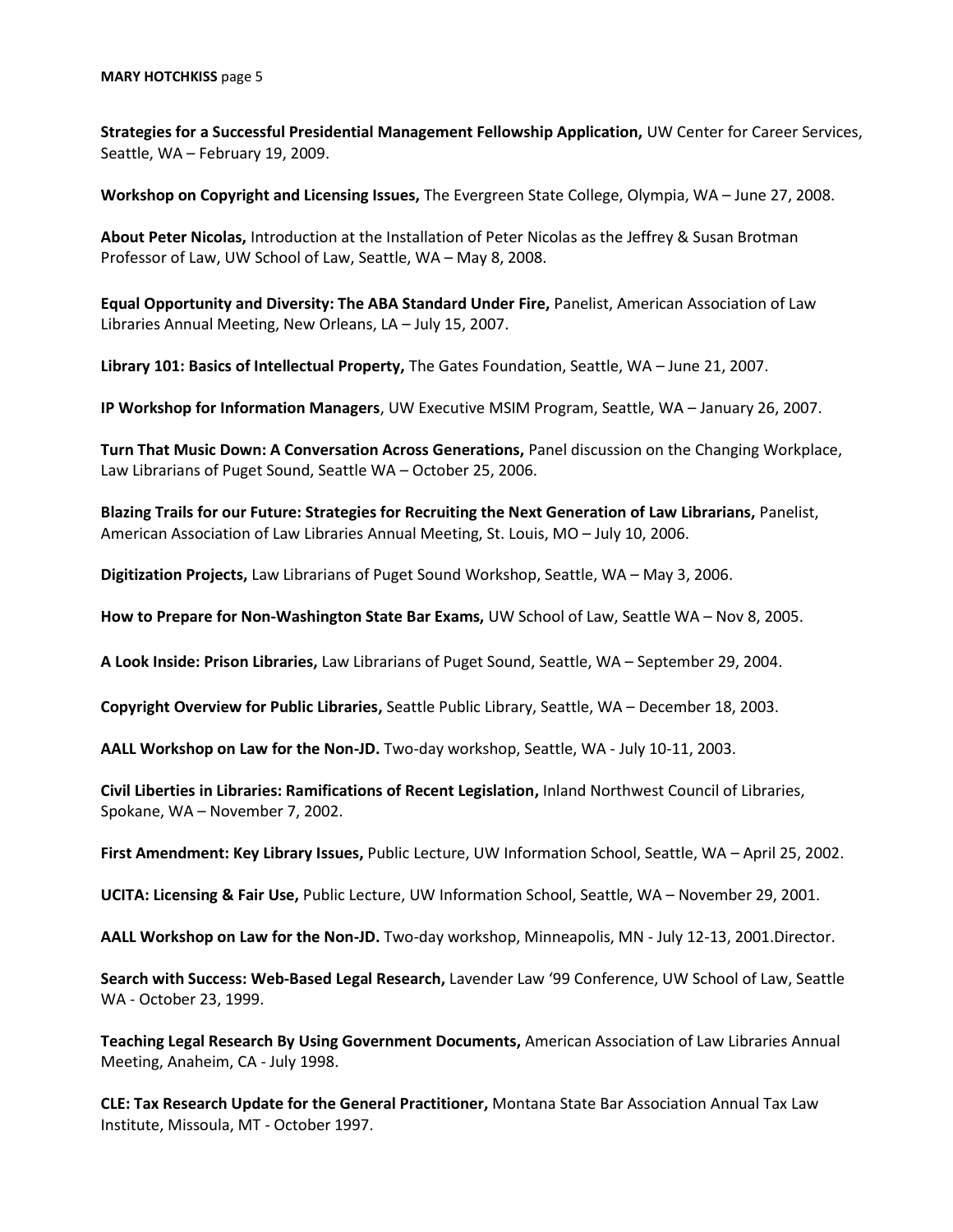### **UNIVERSITY OF WASHINGTON SERVICE**

#### **University-wide Committees**

Reviewing Officer, Student Conduct Board, 2020 – present. Hearing Officer, Student Conduct Board, 2018-2020. Advisory Committee on Student Conduct, Faculty Council on Student Affairs, 2017 – present. Faculty Appeals Board, Co-Chair and Title IX Panelist, 2016-2018. Faculty Senate, 2005-2007; 2016-2018; 2018-2020. Graduate Faculty, 2004-present. University Diversity Council, 2009-2011.

#### **Law School Committees**

Executive Council, 2017-2019, 2019-2021, 2021-2022. Chair, 2020-21, Autumn 2021. Admissions, 1999-2009; *ex officio,* 2009-2016; Faculty Chair, 2016-present. Admissions Review Working Group, 2021-2022. Strategic Planning Committee, 2019-2021. PILA Advisory Board, 2012 to present. Curriculum & Academic Policies, 2002-2005; 2008-2009; *ex officio* 2010-2016 and 2022. Dean's Advisory Committee on Diversity, 2009-2017. Foundations for Legal Study, Faculty Chair, 2008-2016. Gates Public Service Scholarship Selection Committee, 2006-2008 and 2019-2020. Washington International Journal Advisory Board, 2000-2018.

#### **Information School Committees**

Faculty Search Committee, 2019-2020. Chair, Law Librarianship Program Director Search. Academic Standards, 2004-2007 and 2008-2010. Curriculum Review and Transformation, 1999-2002 and 2005-2008.

#### **Doctoral Dissertation Committees**

Michael Katell – Information School – GSR Representative. General Exam, Autumn 2020. Isatou Jallow – Law School – Committee Member. General Exam, January 31, 2020. Ian Wesley-Smith – Information School – GSR Representative. General Exam, December 1, 2017. Kristin Bakke – Political Science – GSR Representative. General Exam, May 2007.

#### **COMMUNITY INTERESTS**

**Wedgwood Community Council**, Seattle, WA – June 2011 to date. *Member.* **Roosevelt Neighborhood Association**, Seattle, WA – May 1995 to June 2011. *Newsletter Committee.* **Roosevelt High School Site Council,** Seattle, WA –September 1996 to June 1998. *RNA Representative*. **Washington State Reformatory.** Monroe, WA – December 1990 to August 1992. *Volunteer Instructor*.

Active Member and Supporter of Benefits Law Center; Burke Museum; Catholic Community Services Youth Tutoring Program; Duke Alumni Association; King County Bar Foundation; Legal Voice; Northwest Folklife; and the Northwest Immigrant Rights Project.

### **PROFESSIONAL MEMBERSHIPS**

American Association of Law Schools; American Bar Association; Maryland State Bar Association